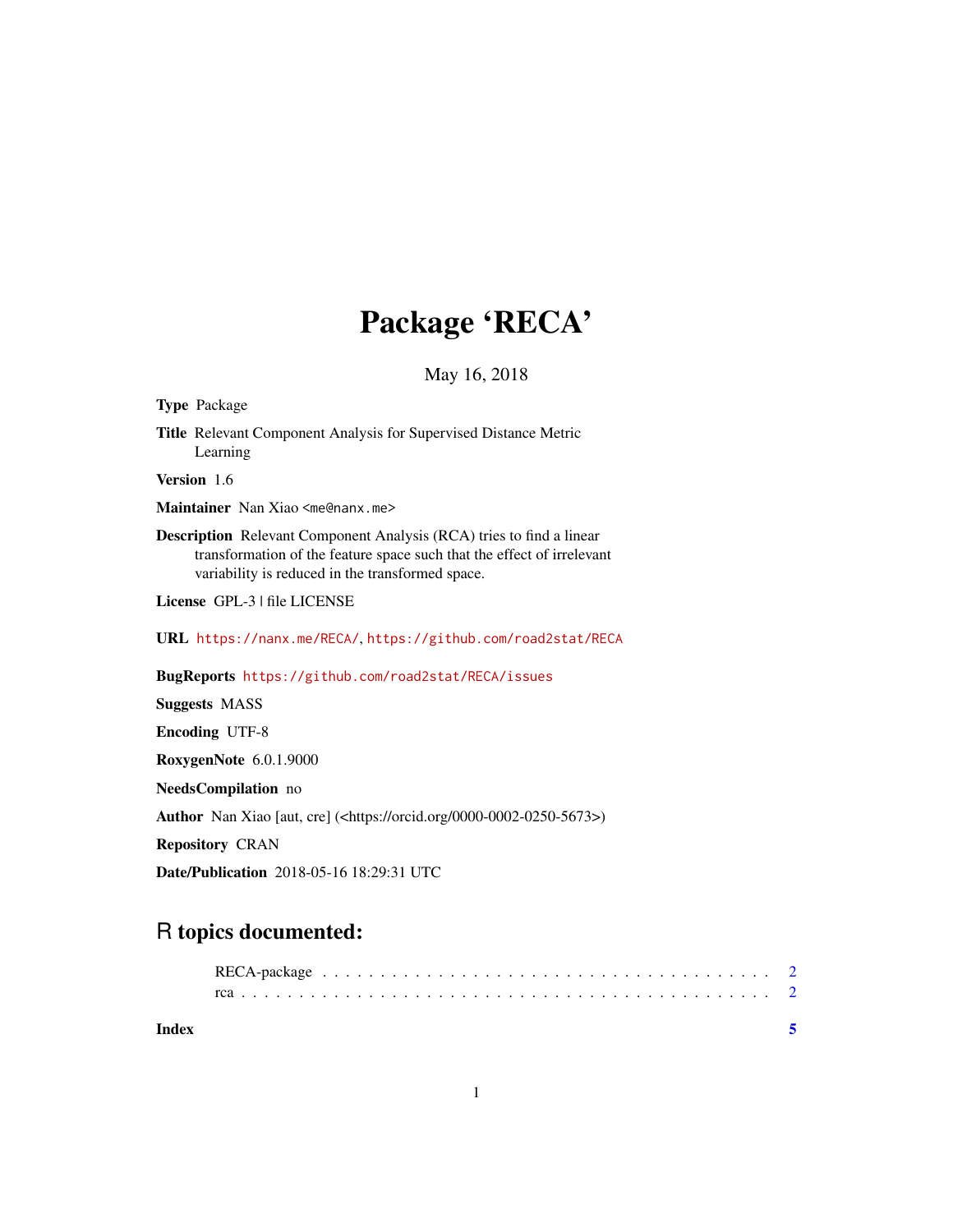### <span id="page-1-0"></span>Description

The RECA package offers an R implementation for Relevant Component Analysis (RCA).

#### Details

| Package: | <b>RECA</b> |
|----------|-------------|
| Type:    | Package     |
| License: | GPL-3       |

#### Note

Bug reports and feature requests can be sent to <https://github.com/road2stat/RECA/issues>.

rca *Relevant Component Analysis*

#### Description

rca performs relevant component analysis (RCA) for the given data. It takes a data set and a set of positive constraints as arguments and returns a linear transformation of the data space into better representation, alternatively, a Mahalanobis metric over the data space.

The new representation is known to be optimal in an information theoretic sense under a constraint of keeping equivalent data points close to each other.

#### Usage

 $rca(x, chunks, useD = NULL)$ 

#### Arguments

| x      | $n \times d$ matrix or data frame of original data.                                                                                                                                                                                                |
|--------|----------------------------------------------------------------------------------------------------------------------------------------------------------------------------------------------------------------------------------------------------|
| chunks | a vector of size N describing the chunklets: $-1$ in the i-th place says that point<br>i does not belong to any chunklet; integer j in place i says that point i belongs<br>to chunklet j; The chunklets indexes should be 1: number-of-chunklets. |
| useD   | optional. When not given, RCA is done in the original dimension and B is full<br>rank. When useD is given, RCA is preceded by constraints based LDA which<br>reduces the dimension to use D. B in this case is of rank use D.                      |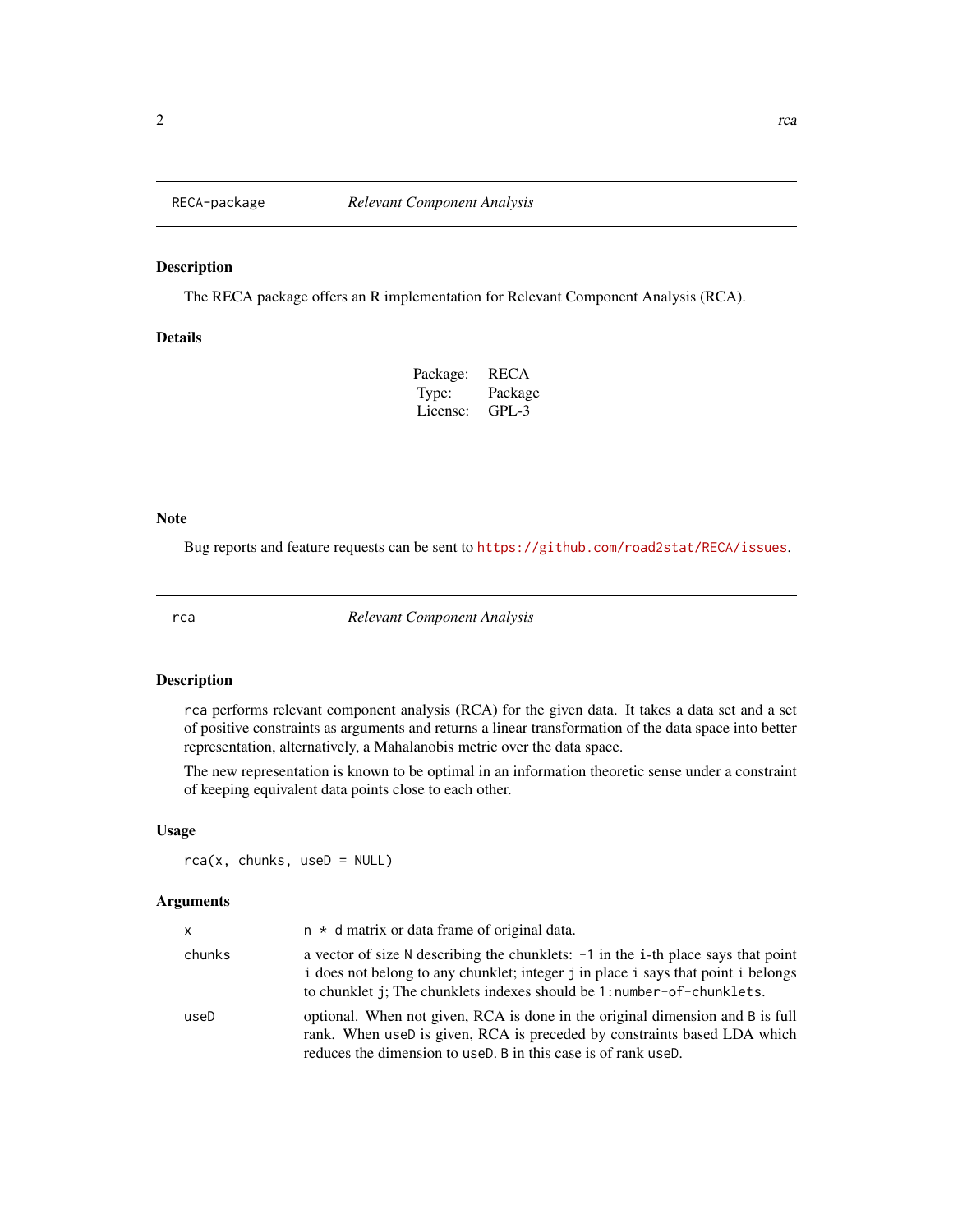The three returned objects are just different forms of the same output. If one is interested in a Mahalanobis metric over the original data space, the first argument is all she/he needs. If a transformation into another space (where one can use the Euclidean metric) is preferred, the second returned argument is sufficient. Using A and B are equivalent in the following sense:

if  $y1 = A \times x1$ ,  $y2 = A \times y2$  then

 $(x2 - x1)^T * B * (x2 - x1) = (y2 - y1)^T * (y2 - y1)$ 

#### Value

A list of the RCA results:

- B: The RCA suggested Mahalanobis matrix. Distances between data points x1, x2 should be computed by  $(x2 - x1)^T$  \* B \*  $(x2 - x1)$
- RCA: The RCA suggested transformation of the data. The data should be transformed by RCA \* data
- newX: The data after the RCA transformation. newX = data  $*$  RCA

#### Note

Note that any different sets of instances (chunklets), e.g.  $\{1, 3, 7\}$  and  $\{4, 6\}$ , might belong to the same class and might belong to different classes.

#### Author(s)

Nan Xiao <<https://nanx.me>>

plot(x[, 1L], x[, 2L],

#### References

Aharon Bar-Hillel, Tomer Hertz, Noam Shental, and Daphna Weinshall (2003). Learning Distance Functions using Equivalence Relations. *Proceedings of 20th International Conference on Machine Learning (ICML2003)*

#### Examples

```
library("MASS") # generate synthetic multivariate normal data
set.seed(42)
k <- 100L # sample size of each class
n <- 3L # specify how many classes
N \leq k * n # total sample size
x1 \le m wrnorm(k, mu = c(-16, 8), matrix(c(15, 1, 2, 10), ncol = 2))
x2 \le m wrnorm(k, mu = c(0, 0), matrix(c(15, 1, 2, 10), ncol = 2))
x3 \le mvrnorm(k, mu = c(16, -8), matrix(c(15, 1, 2, 10), ncol = 2))
x \le - as.data.frame(rbind(x1, x2, x3)) # predictors
y \leftarrow gl(n, k) # response
# fully labeled data set with 3 classes
# need to use a line in 2D to classify
```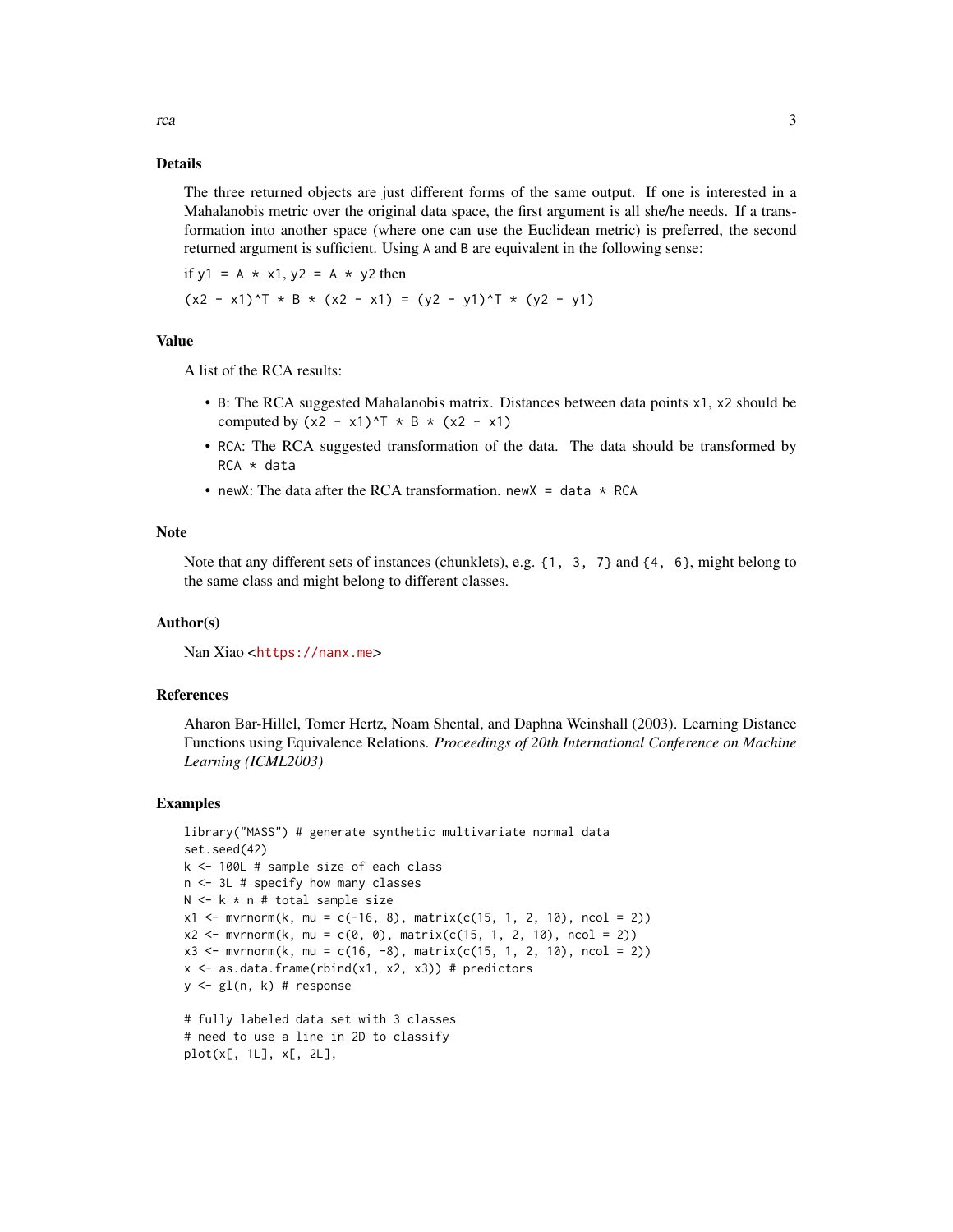```
bg = c("#E41A1C", "#377EB8", "#4DAF4A")[y],
 pch = rep(c(22, 21, 25), each = k)abline(a = -10, b = 1, lty = 2)abline(a = 12, b = 1, lty = 2)# generate synthetic chunklets
chunks <- vector("list", 300)
for (i in 1:100) chunks[[i]] <- sample(1L:100L, 10L)
for (i in 101:200) chunks[[i]] <- sample(101L:200L, 10L)
for (i in 201:300) chunks[[i]] <- sample(201L:300L, 10L)
chks <- x[unlist(chunks), ]
# make "chunklet" vector to feed the chunks argument
```

```
chunksvec \leq rep(-1L, nrow(x))
for (i in 1L:length(chunks)) {
  for (j in 1L:length(chunks[[i]])) {
    chunksvec[chunks[[i]][j]] <- i
  }
}
```

```
# relevant component analysis
rcs <- rca(x, chunksvec)
```

```
# learned transformation of the data
rcs$RCA
```

```
# learned Mahalanobis distance metric
rcs$B
```

```
# whitening transformation applied to the chunklets
chkTransformed <- as.matrix(chks) %*% rcs$RCA
```

```
# original data after applying RCA transformation
# easier to classify - using only horizontal lines
xnew <- rcs$newX
plot(xnew[, 1L], xnew[, 2L],
 bg = c("#E41A1C", "#377EB8", "#4DAF4A")[gl(n, k)],
 pch = c(rep(22, k), rep(21, k), rep(25, k))
)
abline(a = -15, b = 0, lty = 2)
abline(a = 16, b = 0, lty = 2)
```

```
4 and 2 real contracts to the contract of the contract of the contract of the contract of the contract of the contract of the contract of the contract of the contract of the contract of the contract of the contract of the
```
)